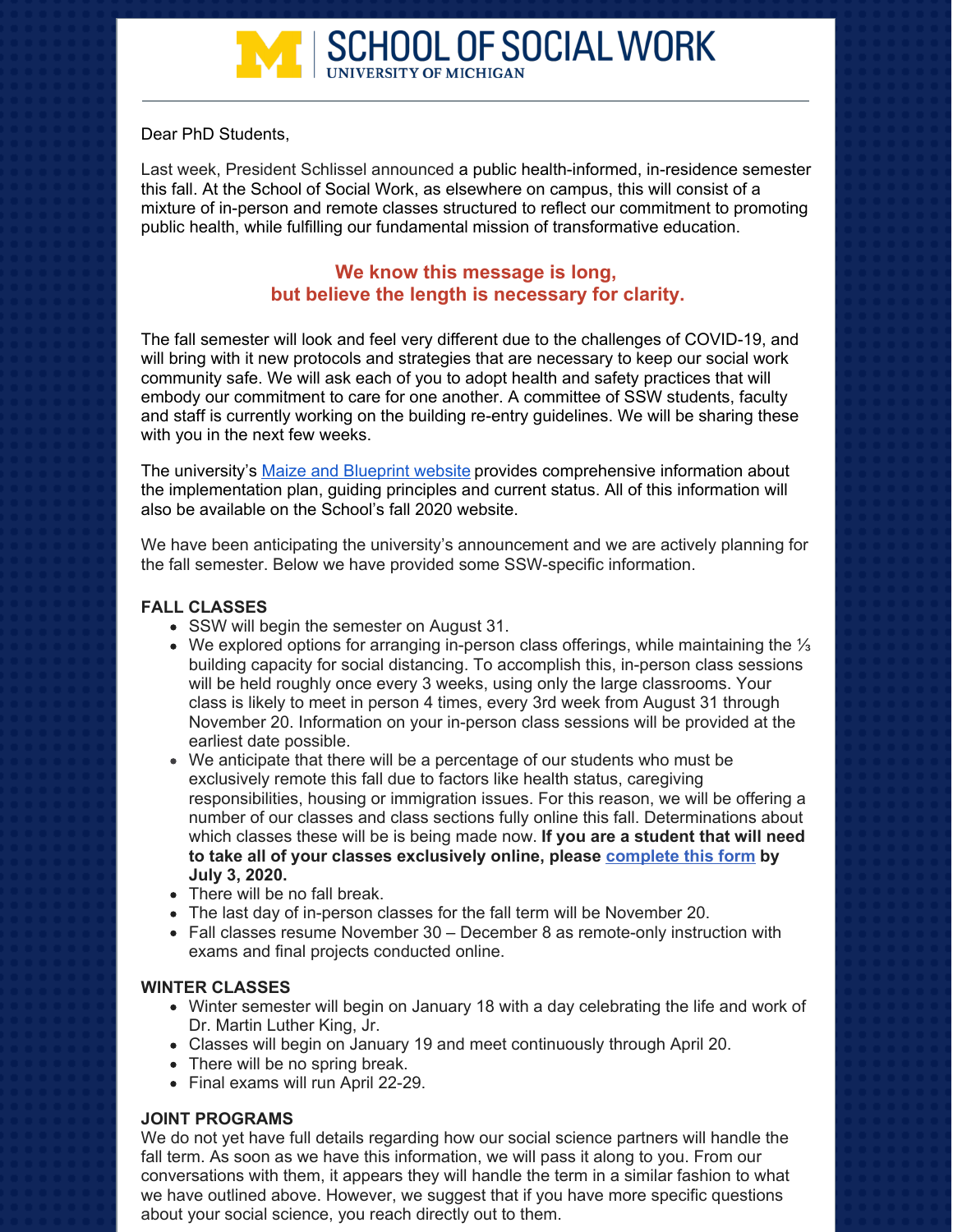## **STUDENT EMERGENCY FUND**

The School of Social Work Student Emergency Fund helps students with food, transportation, housing and other needs. Additionally, The University of Michigan Office of Financial Aid may be able to assist with COVID-related costs. To learn more about emergency funding assistance, contact Cerise Carrington [\(cmcar@umich.edu](mailto:cmcar@umich.edu)).

## **PREVENTION & CARE**

- Our collective safety requires we all do our part by practicing robust personal hygiene habits, wearing a face covering when appropriate, maintaining a physical distance of 6 feet and staying home when sick.
- Per the State of Michigan Executive order, any individual able to medically tolerate a face covering must wear a covering over their nose and mouth — such as a homemade mask, scarf or bandana — in a building.
- U-M has developed a health [screening](https://healthscreen.umich.edu/) too[l](https://healthscreen.umich.edu/) to test for infection, support selfmonitoring and comply with any statewide executive orders that may be in effect.
- U-M is providing a kit for each student including masks and hand sanitizer.
- U-M custodial teams will increase the cleaning frequency of high-touch surfaces in common spaces using disinfectants.
- Everyone is encouraged to clean and disinfect tables and chairs in classrooms and common areas after use.

# **@ SSW BUILDING**

Remember, the School of Social Work Building is currently closed and only critical/essential workers may enter the building.

# **FALL PROTOCOLS**

- Stay home if you are sick.
- Work from home when possible.
- You can only enter the building from the main entrance at South University and East University.
- Upon entry through you will be asked to participate in a brief screening process, which includes 5 questions and a temperature check.
- **Everyone entering the building must complete the U-M Health [Screen](https://healthscreen.umich.edu/) app once a** day.
- To speed this process along and to avoid delays, complete the online health screening and be ready to present the [completed](https://healthscreen.umich.edu/) screen to the person monitoring the door.
- To reduce contact, there will be new traffic patterns in the building.
- Restrooms and classrooms are being reconfigured to allow for social distancing.
- Kitchens and lounges will be closed for the fall semester.
- U-M is developing plans to protect vulnerable members of our community, and will work with individuals to every extent possible to address their concerns.
- Meetings and training sessions will be remote using phone or video conferencing.

## **PHD WORK SUITE**

- Work from home when possible.
- Stay home if you are sick.
- Cubicle walls have been extended to provide safer working spaces.
- Since cubicles are shared, DSO is working to create a usage schedule to avoid having two students there at the same time.
- The lounge and kitchen are closed for the fall semester.
- The main stairwell will be a down direction only stairwell. You will be asked to exit the PhD suite through the stairwell in the corner near the copier. You will also use this stairwell if you need to access the upper floors.
- PhD students will be able to exit the suite to use the restrooms near the elevator.

"As students at the nation's top public research university, we have the opportunity to show the world that this can be done. At the same time, our 'public' responsibility has never been more literal and important."

—University of Michigan President Mark S. Schlissel

Additional information will be provided soon, including a school-wide fall website. Let us know if you have any questions at this time and thank you for your [understanding.](https://ssw.umich.edu/r/7EM)

# **Lynn Videka**, Dean

**Tim Colenback**, Assistant Dean for Student Services